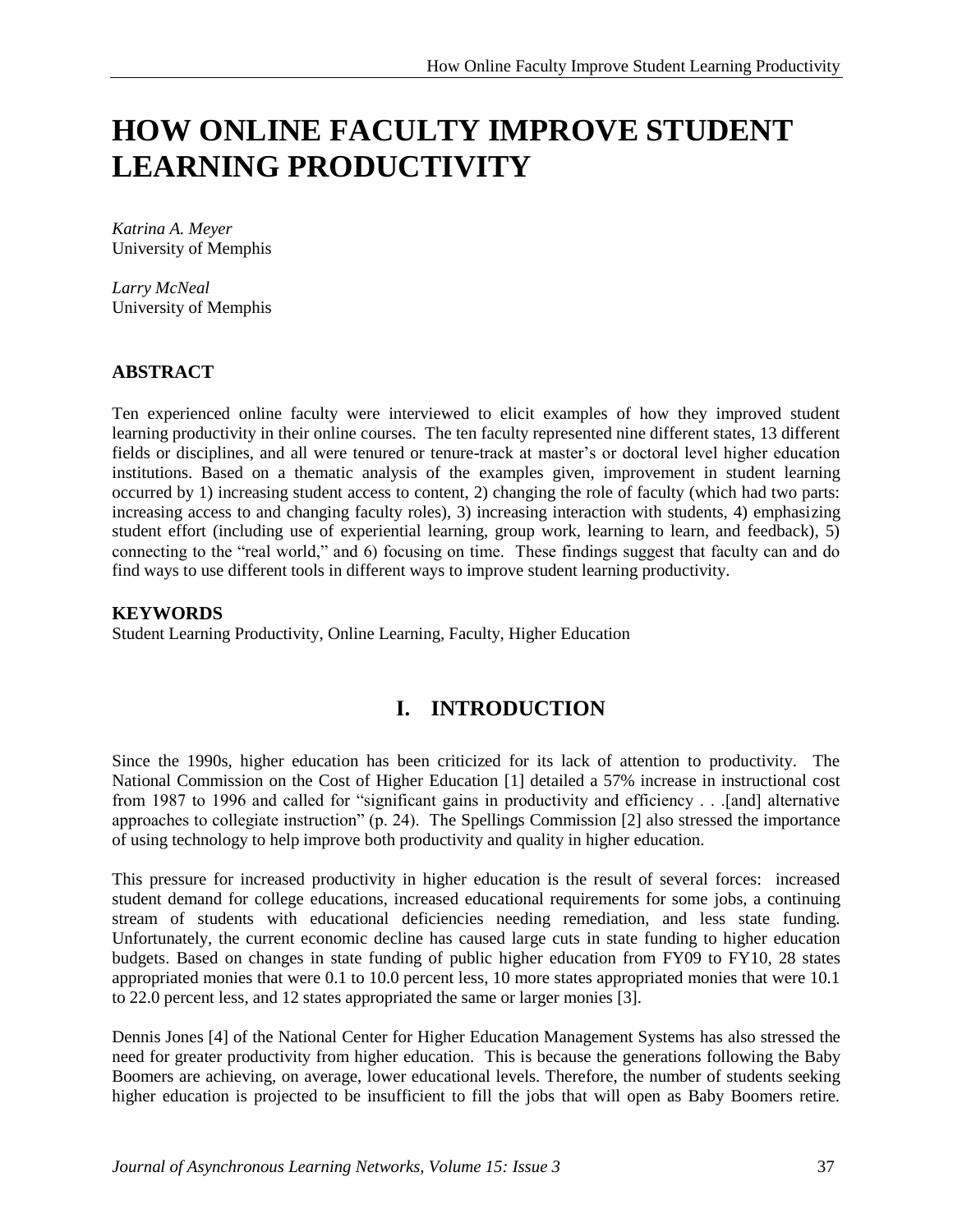Higher education needs to enroll more students and ensure they graduate with the requisite skills for these jobs. President Obama further increased attention on the educational level of the U.S. population when he set a goal to "have the highest proportion of students graduating from college in the world by 2020" [5, ¶11]. It is clear that higher education will continue to face increased attention and oversight from the public, legislators, governors, and the federal government if it cannot improve its productivity.

However, the focus on productivity has rarely incorporated the views or experiences of faculty. Therefore, this research asked faculty how they are improving student learning productivity in their online classes as a way to incorporate faculty experiences into future discussions of higher education productivity.

# **II. REVIEW OF LITERATURE**

### **A. Achieving Productivity Online**

Many have promoted technologies as a means to improve productivity and quality. This issue has benefited from the Program in Course Redesign hosted through the National Center for Academic Transformation [6, 7, 8, 9] and led by Carol Twigg. With funding from Pew Charitable Trusts, 30 institutions redesigned critical courses accompanied by a plan to lower costs and document improved student learning. Those 30 institutions reduced costs an average of 37%, with some projects reducing costs by 15% and others by 77%, and generated a savings of \$3.1 million *per year* in operating costs [9].

Productivity without quality is a poor bargain, so it is important to investigate how online teachers affect student learning. In a study of award-winning online teachers [10], faculty were asked to identify effective pedagogical practices for online teaching. The eight most effective pedagogical practices were fostering relationships, engaging students, responding in a timely manner, communicating regularly including feedback on assignments, organizing the course effectively, using technologies effectively, being flexible, and having high expectations. These practices are closely aligned with Chickering and Gamson's [11] "seven principles" of effective pedagogy that were developed prior to the Internet and online learning. In other words, these award-winning online teachers have independently developed nearly the same seven principles, augmented by one additional need to develop facility with technologies. Quality in online coursework, in other words, is not a mystery but an extension of pre-Internet conceptions of good teaching practice.

In a review of over 60 institutional or program-based studies on cost-efficiencies or productivity of online learning [12], various factors were analyzed. These factors were grouped into studies that touched on type of student, faculty skills, the role of additional staff persons (such as instructional designers or technical support), forms of content (such as learning objects), instructional approach (a focus on instructional design principles), infrastructure (its adequacy to support online learning), and policies (such as promotion and tenure see [13] for a justification of this framework). The analysis focused on determining which of these factors, if any, appeared to increase efficiency (defined as the provision of education at either less cost or more students at the same cost) or productivity (the provision of more or better learning at the same or lower cost). Study findings were analyzed across factors for consistencies and inconsistencies.

Based on this work, Meyer [13] abstracted four major principles for achieving productivity through online learning. The first principle is substituting high-cost labor with technology which can be achieved through such means as use of online modules, self-paced learning, reuse of previously recorded podcasts or PowerPoint presentations, or automated grading of tests. The second principle is substituting high-cost labor with lower-cost labor, achieved through the selection, training, and use of peer tutors, graduate assistants and adjunct faculty. The third principle is substituting technology for capital which refers to the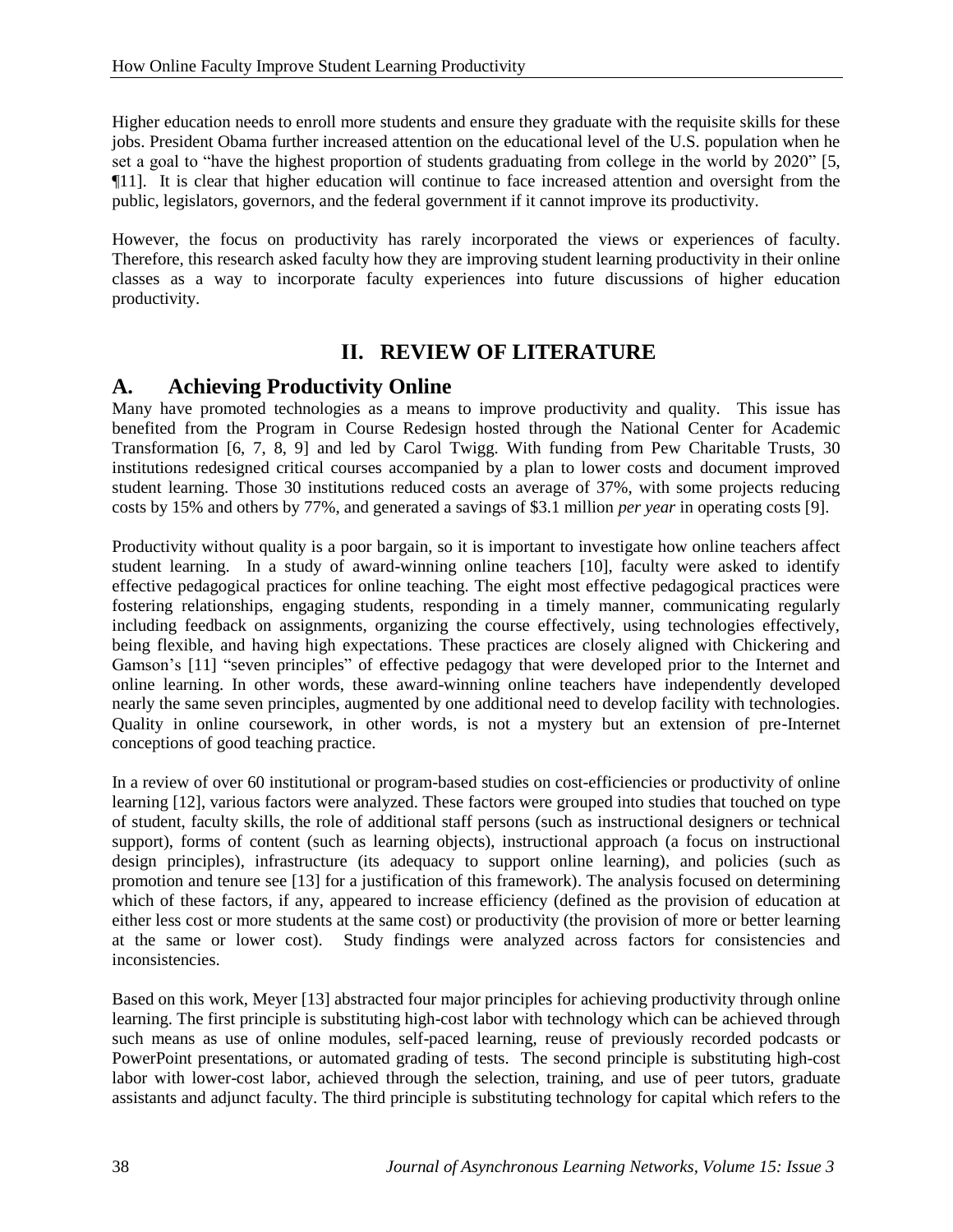growing use of online learning to slow the growth in demand for new buildings to be funded by financially constrained states. The fourth principle is redesigning courses so that student learning is protected or improved through the creation of more active learning, more feedback, or more social learning in groups or teams of learners. While making the substitutions above, several studies stressed that use of instructional design would ensure that achieving productivity would not happen at the expense of student learning. Instructional design draws upon various learning theories – such as cognitive load, constructivism, social learning – to design, develop, implement, and evaluate learning experiences or materials. Because instructional design goes beyond the first three principles to focus on the design of learning experiences, it is a unique approach for achieving learning in a productive manner. However, the four principles need to be verified further and the current study is an attempt to have experienced online faculty ascertain their value or usefulness for future study.

### **B. Faculty Views**

It is not known how faculty view these four principles, or if they have their own methods for improving student learning in their online courses. College and university faculty are prepared for their positions by earning a doctorate in the discipline or field they will teach; it is rare, except for faculty in colleges of education, for them to have extensive training in how to teach or knowledge of which methods impact student learning, let alone impact the productivity of student learning. Most research done so far on faculty track their integration of technology [15, 16], the impact of new technologies on faculty workload [15, 17], the impact of faculty attitudes toward technology and innovation and their participation in distance education [17], and modeling the influences on faculty technology use [18, 19]. No research yet has explored how faculty affect student learning productivity in their online courses.

The research questions that guided this research are "How do experienced instructors improve student learning productivity through online learning?" and "Are the four principles for achieving student learning productivity through online learning useful?"

# **III. METHODOLOGY**

# **A. Design**

A qualitative design was used to explore how experienced instructors improve student learning productivity through online learning and relevancy of the four principles for achieving student learning productivity through online learning. Patton [20, p. 14] noted "qualitative methods typically produce a wealth of detailed information about a much smaller number of people and cases." Researchers utilize a qualitative approach with the intent of allowing themes to emerge from data collected [21]. "Qualitative inquiry is particularly oriented toward exploration, discover, and inductive logic" [20, p. 55]. Because this study is the first of its kind, it is appropriate to use a qualitative approach, i.e., asking faculty about their experiences teaching online.

# **B. Sample**

This research was approved by the Institutional Review Board at the University of Memphis. Faculty were sought through professional contacts arising in part from an announcement for "volunteers or nominations" to the Western Cooperative for Educational Telecommunications (WCET) discussion board. WCET is a member organization that includes higher education institutions and systems in the U.S. and other nations. A purposeful sample was constructed so that the ten faculty in the sample taught different disciplines at public higher education institutions in nine different states in the north, west, and south. All ten worked at master's or doctoral-level institutions and were tenured or tenure track, so were like many other faculty with similar demands placed on them for instruction, research, and service at public colleges and universities. Because the study depended on tapping the expertise of experienced online faculty, we sought faculty who had taught 10 or more fully online courses. While the point-of-view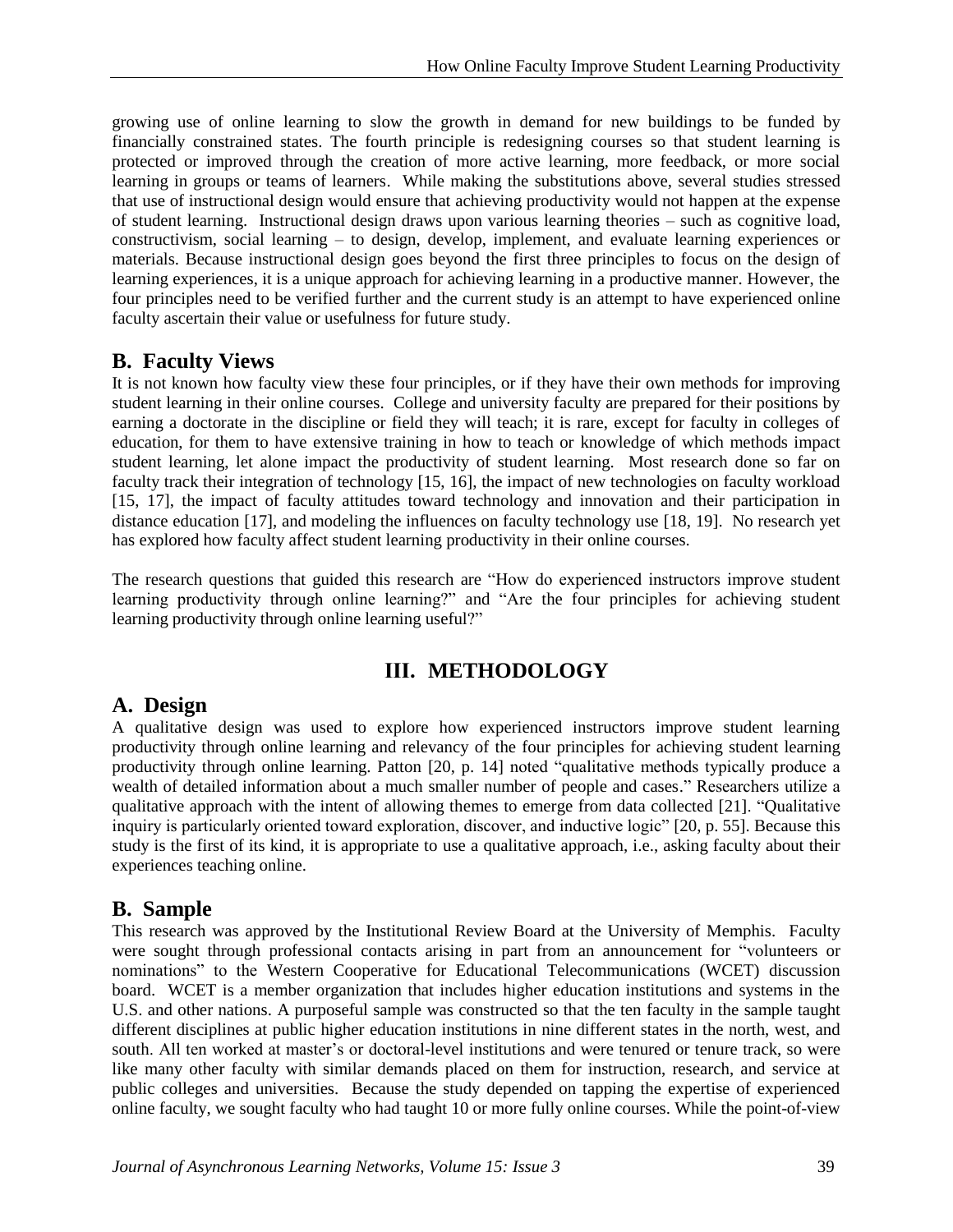of adjuncts teaching online is valid, the focus of this research was on the views of tenured or tenure-track faculty because they are the faculty most likely to influence other faculty to adopt online learning and/or ways of improving student learning productivity.

### **C. Data Collection**

This qualitative study used data from three sources: in-depth interviews, a blog for group discussion, and researchers' notes and journaling prepared during the interviews and analysis. During fall 2009 and spring 2010, the researchers contacted the nominees by email, provided a short overview of the study, and sought their consent to participate in the study. An appointment for a telephone interview was arranged at a time that was mutually agreeable to both parties. At the beginning of the interview, permission was sought and given to record the interview. Participants were assured anonymity and no names of individuals, programs, or institutions would be reported.

Two main questions guided the interviews combined with several subquestions : "How do you attempt to increase student learning productivity in your online courses? What do you do? Can you provide an example?" and "What do you think about the four principles? Are they valid? Will they work?" Each interview took between one and two hours. A note about evidence is useful at this stage. Some interviewees, although not all, asked what evidence would be appropriate for determining whether student learning productivity had occurred. The interviewee was asked to rely on personal observations or data, or whatever gave him or her confidence that learning had occurred. We did not ask for quantitative data or the evidence for learning *per se*, only the interviewees' assessment of which pedagogical tools seemed to work well for student learning productivity. Since faculty are intimately involved in designing, conducting, and evaluating student learning, they were likely to know what was working in their courses. Given the study used qualitative methods to ascertain the faculty's experiences with online learning and student learning, this seemed a reasonable assumption.

Because participants were located in nine different states and they were not available to meet face-to-face, utilizing a focus group was not feasible. Therefore, a blog was created to report emerging findings, elicit participants' comments about the findings or their experiences, and respond to questions posed by the researcher.

Researchers' notes were compiled during the interviews, as voice inflections, unique word choices, and contradictions within an interview and between interviewees. These notes also included initial impressions of possible codes and/or themes and similarities or differences to other interviewees' comments. These notes were important for capturing the interviewee's emotions, emphases, and the feelings for use during the analysis. They also included thoughts on follow-up questions and comparisons to other interviews.

Prior to initiating this research, the first author prepared a memo of her experiences teaching online and impressions of possible instances of improved student learning productivity. This was done for two reasons. First, this process clarified any preconceptions the researchers may have about influences and outcomes of teaching online so that those preconceptions could be "bracketed" or set aside during data analysis. This is one way of lessening the influence of personal bias during the data analysis phase. Second, this process allowed the first author to compare and contrast the participants' experiences with her experiences and connect experiences to prior studies. As interviews were undertaken, a reflexive journal was kept to reflect on emerging connections among interviewees' ideas, the research literature, and professional experiences. This process helped to ensure that interviewees' perceptions were paramount in the analysis, and that their perceptions could be related to and understood in the larger context of prior research.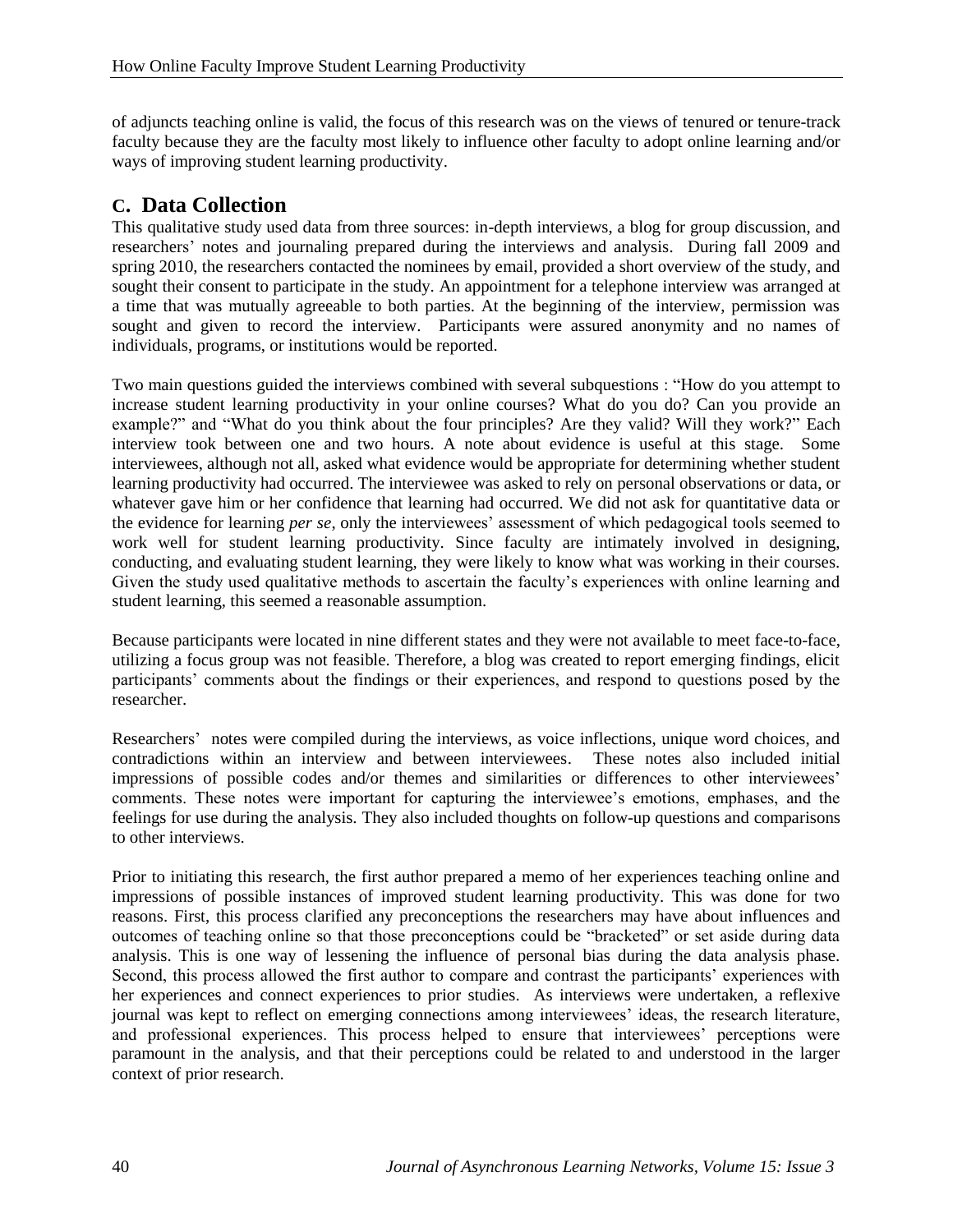The first author transcribed the interviews and, for each interviewee, attached the draft transcription to an email to the interviewee. The interviewees were asked to revise, add to, or delete material if they wished to, and the final, revised versions of the transcriptions were used in the analysis. This process, called member checking, ensures that the transcriptions and the interviewee's intent are accurate. Follow-up emails to the interviewees were sent once analysis began to confirm our interpretation of the interviewee's words and meaning as well as the emerging conclusions.

### **D. Data Analysis**

The interviews were analyzed using standard qualitative analytical procedures [22]. This involved identifying similar ideas or approaches in the transcripts, assigning codes to those ideas or concepts, attempting to combine ideas into themes, combining themes or identifying inconsistencies in themes, and relating the entirety to existing theory and research literature. An answer to the first research question was developed through three steps. First, the interview transcriptions, blog, and researcher's notes were read for examples of activities or approaches that the faculty felt had increased the *amount* or *speed* or *quality* of student learning (the working definition for student learning productivity). At this stage, it was decided to focus the analysis for themes on the *pedagogical approaches* that produced learning, rather than focus on specific technologies, which can rapidly change. Second, each theme received a unique code. Third, once codes were identified, they were grouped into logically consistent categories and frequencies noted; this level of the analysis produced conceptual themes. Inconsistencies were also identified as well as relationships among concepts. Apparent inconsistencies were explored to see if they could be resolved with higher-level groupings or concepts that could incorporate the seeming discrepancy.

An answer to the second research question dealing with the four principles mentioned earlier was developed by classifying the examples provided by the faculty interviewees into one of the four principles as defined in the previous work of Meyer [12]. These principles were 1) replacing higher-cost labor with technology, 2) replacing higher-cost labor with lower-cost labor, 3) replacing capital space with technology, and 4) using instructional design to ensure student learning. The frequency and consistency of the examples for each principle provide a tentative answer to this question.

To add reliability to the analysis, the second author reviewed 5% of all codes and thematic analyses, and also provided alternative explanations for tentative conclusions. In this way the analysis can be said to result from a contesting of analysis and interpretation from two points of view or researchers.

# **IV. RESULTS**

# **A. The Faculty**

The ten faculty participants were from master's  $(n=3)$  or doctoral  $(n=7)$  institutions, which indicates the highest level degree granted by the employing institution. There were four males and six females, and they worked in nine different states in the South, North, and West. They also represented 13 different fields: three disciplines (English, philosophy, and sociology) and 10 professions (criminology, special education, higher education, finance, real estate, human relations, nursing, health policy, safety management, and library media). Several faculty taught in more than one discipline or program or taught courses that could be applied to several degree programs.

# **B. Improving Student Learning Productivity**

The analysis of the 65 examples provided by the ten experienced online faculty produced six themes (several of which include subthemes). The themes included 1) increasing student access to content, 2) changing the role of faculty (which had two parts: increasing access to faculty and changing faculty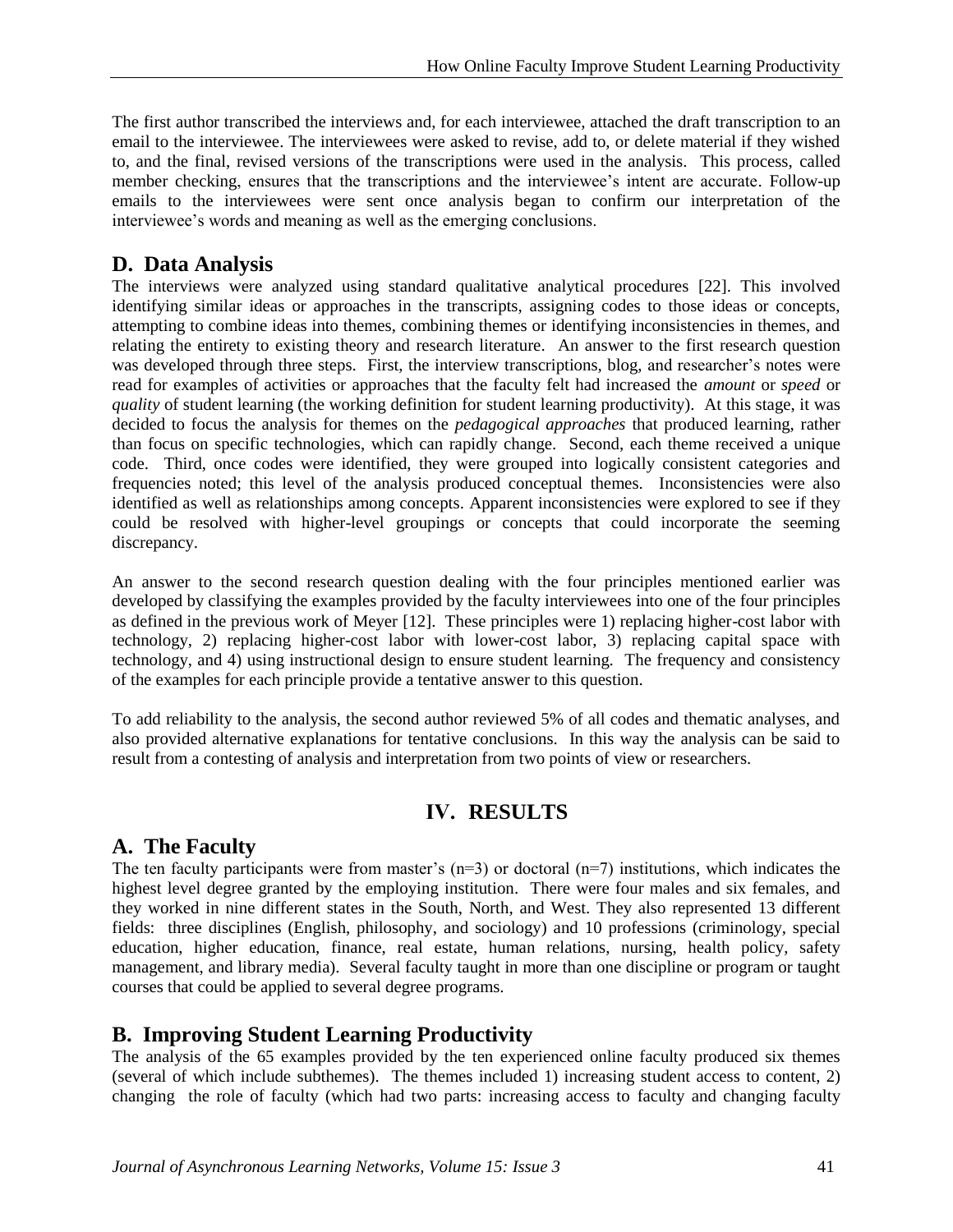roles), 3) increasing interaction with students, 4) emphasizing the importance of student effort (including use of experiential learning, group work, learning to learn, and feedback), 5) connecting to the "real world," and 6) changing conceptions of time.

### **1. Content**

Six of the ten faculty specifically mentioned the ability to increase student access to various forms of course content; for three of them, this was the first example provided so may also represent an important and foundational advantage to online learning. The forms that increased content took went from classical content (readings) to audio or video presentations, Powerpoint presentations with notes or audio recordings, and podcasts. The advantage to student learning of these increased types of content was a) more content, b) content that is available to the student when the student needs it, and c) the ability to repeat content multiple times. The following faculty person gave an extensive example of this theme, and why it worked so well in his class:

I use streaming presentations. They are basically powerpoints that I've recorded the narration for and I'm currently using Camtasia for that. I have several presentations per topic. I think it's very valuable because the students can watch multiple times. It's not like if they missed a class they've missed an hour and a half of material . . . more rigorous online as I am on campus. I feel that with the online environment, I can have material available online and I can have these presentations that if the student is committed to learning, they have a lot more ability [to learn] than perhaps even in a face-to-face class. I have them use SAS [Statistical Analysis Software] . . . So I created a set of movies with Camtasia where I took them through the operation of SAS. "This is how you open SAS, this is how you do . . . this is what you do when it blows up . . . this is how you build the model." This way, students can watch it over and over again. In my face-to-face class, I gave the same assignment, spent almost every class talking about SAS, and I'd have students come up to me after class and ask, "Professor, where was SAS again?" or "How did you open it up?" They are trying to remember an hour's worth of demonstrations on the board and they ended up protesting and wanting the same movies available to them that the online class had. And the reason was the online class could spend 5 minutes watching the first step, and then pausing, and then duplicating the step, pausing, then duplicating the step. So because they could go back and repeat the material over and over again, the online environment actually helped them.

Another advantage of having content available to students in a variety of modes is the opportunity for the student to learn through their preferred learning style, whether that be aural, visual, or kinesthetic. While no faculty mentioned intentionally providing content in various modes as a way to address learning styles, two mentioned that they felt the ability to tie the mode of the content to learning style might help the student learn more or faster. One faculty person captured the advantage of more content and types of content:

I'm doing more required reading and all kinds of supplementary activities that they can do. I find these online or I create them . . . I can design and put self-tests on Blackboard and students can take advantage of them if they want to. I'm doing more and more of that. If it's something that can be created online, once it's created, it's there. I just copy it from term to term so I have a growing library of them . . . I think this is a useful way to get in touch with students with different learning types. I've done podcasts and even found others' podcasts I've found on the Internet and link [these] to my course. They may have real world applications which work better for some students. There are ways to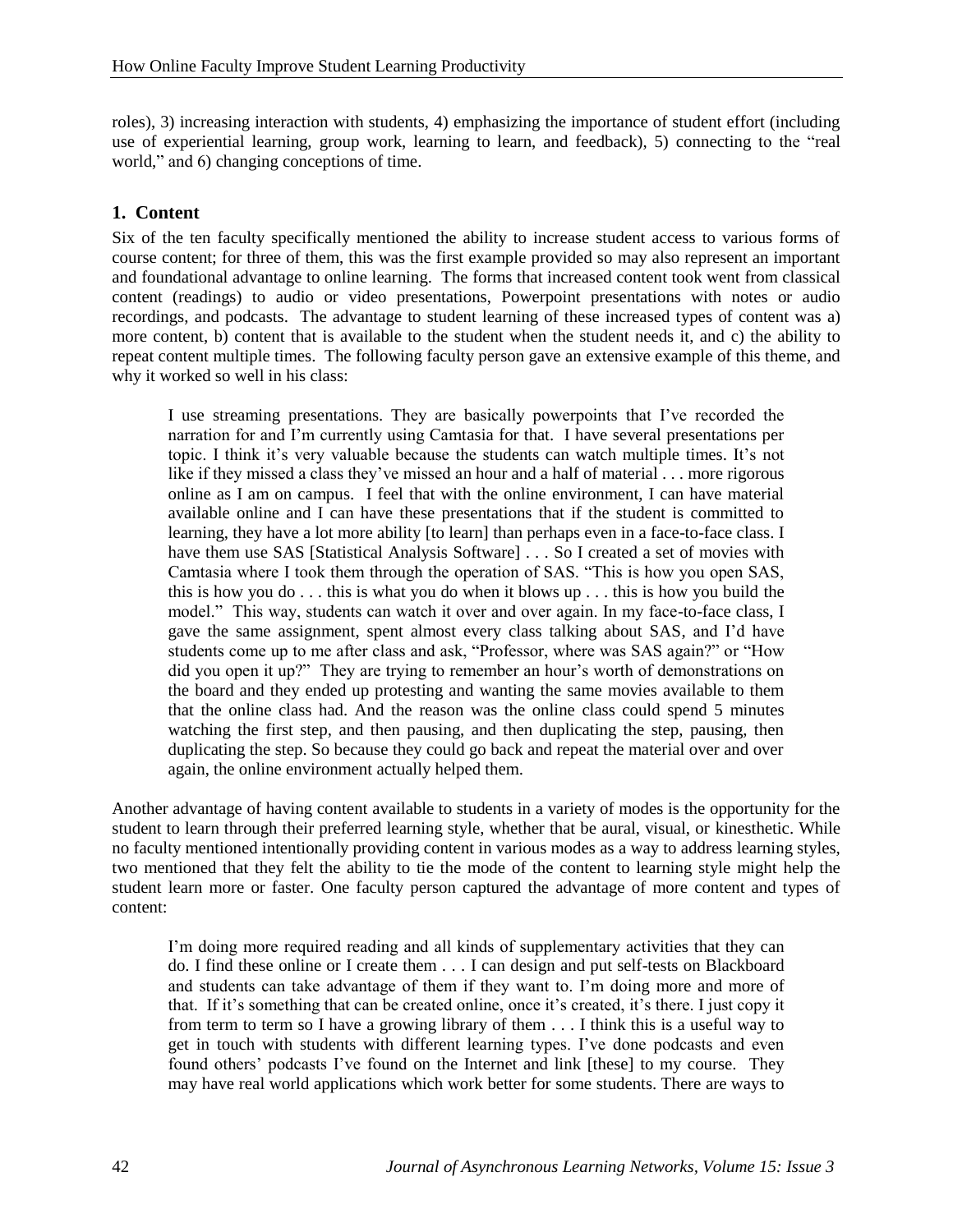speak to different types of students. You can't do it all at once in a lecture, but this is way to address different needs.

#### **2. Faculty Access and Role**

The first subtheme captures the sentiments of three of the faculty, who felt that online learning definitely *increased students' access to them*. One specifically mentioned that online courses had increased their one-on-one time with students; others felt that online teaching allowed them to tailor instruction to an individual, troubleshoot learning problems, or just provide a more personal touch to the course. One faculty deliberately organized his lower-division course into 48-hour blocks, so that students would need to communicate with him regularly and he could shape their projects. This same individual was committed to making himself available through phone, email, and IM (instant messaging) and gave his students tips on how best to reach him in the days before projects were due.

One interesting related discussion was the adoption of a "24-hour policy," or requiring faculty to respond to student emails within 24 hours. Not surprisingly, faculty chafed at the policy, but were doing it anyway. However, the advantage of such a policy, compared to face-to-face courses, is clear in the view of this professor:

If you are taking a Tuesday-Thursday class on campus and you walk off campus on Thursday, you can't get to your professor until the following Tuesday. And of course getting a hold of your students is virtually impossible. With the technology, it's made this possible.

This example also illuminates the need for faculty to have better access to students, be it by email, announcements posted to a course management system, or other tool. As one faculty mentioned, a class may need to be cancelled due to illness, a change in assignment made, or a broken link repaired. It may be just as important to student learning that faculty contact them as the reverse.

A second subtheme captured how several faculty felt that *changing their role* seemed to influence student learning. This included the faculty person who gave up control, and saw her students learn more:

I've had an "ah ha" moment . . . when students get confused about a project, I'd keep adding and adding instructions. I would add another paragraph, or I would add subtitles or subheadings, or more examples, or whatever. And I just kept adding to these guidelines, until they became this big monster. I finally just got tired of it. I said, "If you want to do a regular paper, then here's the guidelines. If you want to do something creative, then you meet the goal in any way you want to." So for example, in the Serial Murder class, I have a common goal for the whole class for their semester project. The goal is to understand the life of a serial killer through a sociological lens. That's it. That's the only goal. And so they choose one option, the regular paper or an alternative option and meet that goal any way they want to. And it has been phenomenal. Does everybody do well? No. And do I still get some boring papers sometimes? But opening up that other side of it to the people who want to do something more creative has been marvelous. They research, they go to the sites, do videos, do skits, and videotape themselves and do simulations. One did an elaborate time capsule and another did elaborate scrapbooking; I had another one who did an absolutely amazing job with a Facebook page.

This focus on the learning outcome or goal and granting freedom to the student to find the best way to achieve it seemed freeing to the professor as well.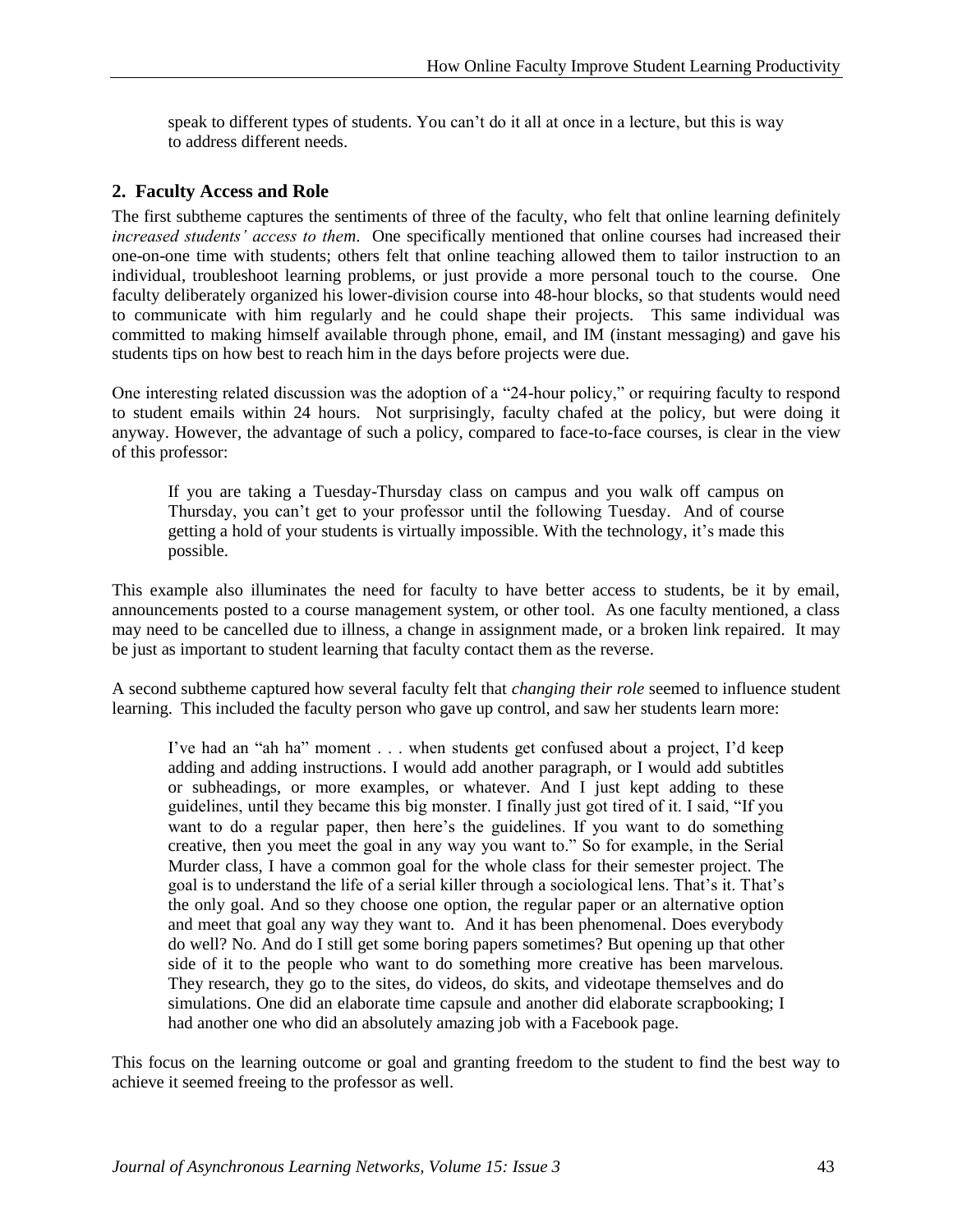This means that assignments are designed in ways to place the professor in the "guiding" role. For example, a different professor described it this way: "I give them a guided structure, so there's stuff for them to look at, and then they can go off on their own. They get required readings and links to look at and then we give them freedom." Faculty are available to answer questions, analyze thinking errors, and provide additional points of view or alternative approaches, but the student receives sufficient structure and material to proceed toward the goal on his or her own. This is an example of the movement away from faculty being the "sage on the stage" to the "guide on the side;" they are still there as designer of the learning, the provider of organization in the course, guide to the confused, advocate for the content or discipline, and evaluator of thinking. These changes in faculty role seem – for some of the faculty interviewed – a key to student learning more and better in their courses.

These two subthemes – increasing access to faculty and changing their role – seem, on the face of it, to be contradictory. But perhaps they are consistent when viewed from the point of view of students. With email, IM, and other forms of communications, faculty are certainly more accessible to students than they were when meetings required that a student make an appointment to visit faculty at an office on campus. And by giving up their role as provider of content in the traditional classroom, faculty can offer different and perhaps more tailored assistance to students. They can answer questions, challenge thinking, and point students to additional resources; this change in faculty role may be a boon to student learning, or so some of the faculty interviewed believed. Thus, the two findings may be complementary, capturing the changes in faculty role that most benefit students.

#### **3. Student Interaction**

Another advantage of the online medium is its ability to connect students with each other. This may seem to be no different than an on-campus class, but the faculty felt the sharing done in online discussions was different. In the online setting, students could share their experiences and, especially important for older students in the professional programs, their experiences on the job or in the workplace. For example, in the safety management program,

We have two discussion board questions that students have to respond to and then they must engage with at least two other students on what they posted. We want to create a dialog. In our program, I see a lot of learning occur from the online students who are professionals in the field. There's a Fire Chief or someone working for the government or industry, and a lot of different perspectives and a lot of material gets brought to the table. The students learn a lot from each other.

This may occur in a face-to-face classroom, but may not. The online discussion board -- whether tied to readings, student presentations, or current events – seemed to elicit more student comment, more comments from all students, and more germane comments. The wallflower could not hide and the person slow to raise a hand in class to speak could take time to find the right words for an online posting.

#### **4. Student effort**

This theme introduces several groups of examples whose effectiveness depends on having students expend effort. If these faculty have learned one thing, it is that they must find ways for students to learn that does not depend solely or mostly on faculty lecture or the passive receiving of information. In other words, students must do the work, as is implied by the example below:

One of the things I did last semester in the [higher education] administration class, I had students do comparisons of various areas like governance and student services in forprofit, non-profit, public, and private community colleges . . . It really turned out to be a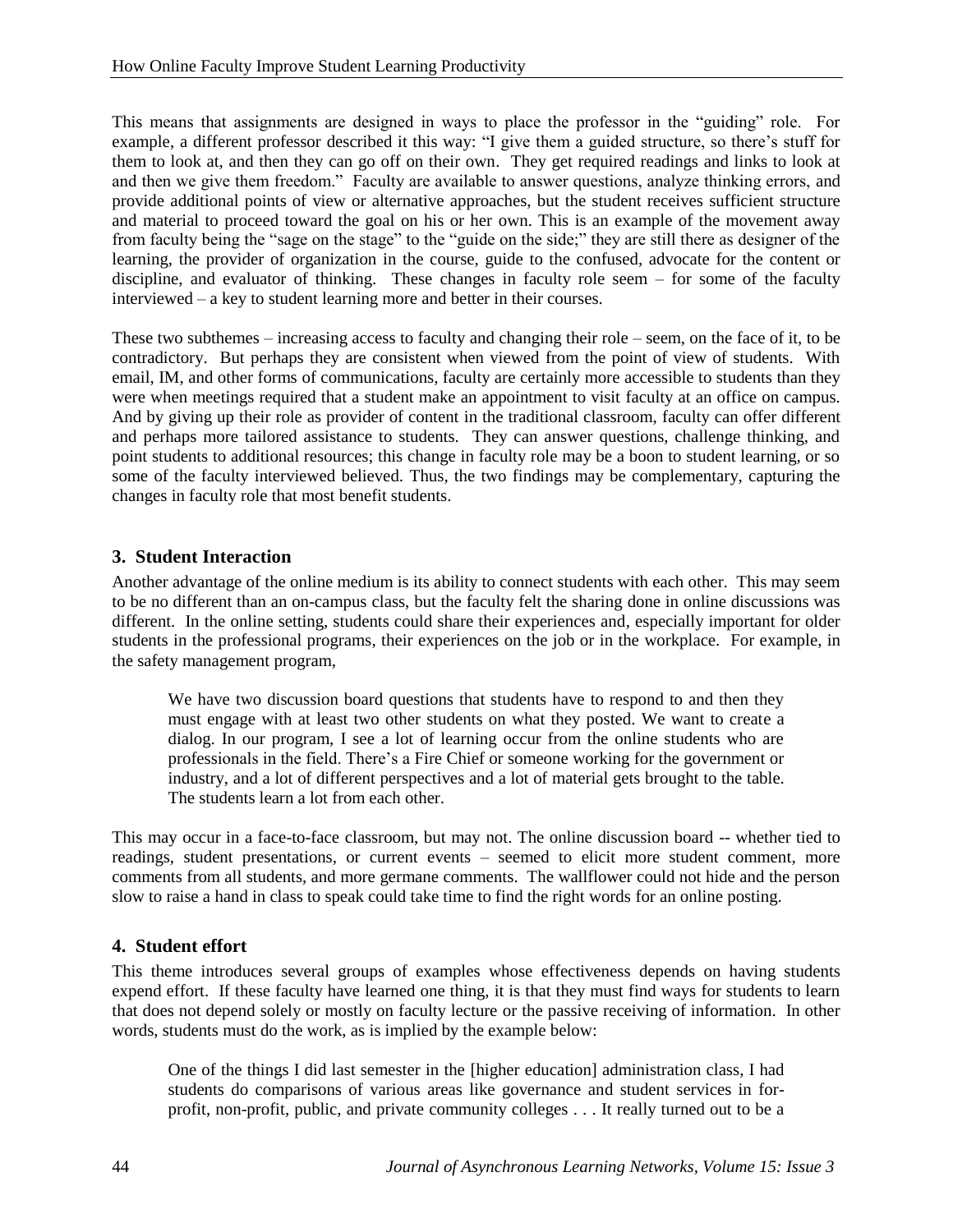very successful project because it avoided their having an isolated experience . . . putting them into groups and forcing them to focus on specific areas to produce a final product increases their learning. I could have given them a Powerpoint presentation or a podcast on the various topics and I don't think they would have learned as much. I think it would have been a very static learning experience.

In other words, learning is not a spectator sport, and the sooner students become involved in their own learning, rather than relying on the learning of others (either the learning of faculty or other students), they can and do learn more. Here is another comment that is germane:

I did have one on-campus student and I told him not to take an online class, but he enrolled in an online class and he hated it and he dropped it. He wouldn't read his stuff or respond to emails. He just wanted to listen to discussions in class . . . he was an "academic loafer." You can't be an academic loafer online. Most of the students online are not academic loafers; they are goal-oriented. They see the relevance of what is being done online – they can use it immediately in the classroom – and they get the support as they need it.

The subthemes which follow provide a number of examples where faculty teaching online required students to take charge of their learning and were pleased with the learning that resulted.

#### **a. Experiential Learning**

Two of the interviewees offered several examples of how they used experiential learning in their online courses. One faculty person was a particular advocate of the approach:

I don't want to say force, but I somehow gentle coerce (a total oxymoron) students to get engaged in the subject matter. I'm very much about experiential learning. So I get them to put down the computer and go out and do something and then come back and talk about it. And when I get them to do that, it takes off.

This is a good description of how experiential learning is connected to the theme of having students do the work. This same faculty person described several assignments that use experiential learning techniques including taking the role of a homeless person (described below).

Another assignment I do is a little more complicated but I'm always amazed that students still get so engaged in this little activity. I call it "Streets" . . . I have them go out and take the role of a homeless person for a day and then write it up . . . I'd rather do something else because I've learned more about homelessness than I ever wanted to know. But they always say, "Never change this exercise. This was life-changing to me. I never knew. I now think about ways I treat other people and how I look at them and how easily it could be me." And then they come back and talk about this online in the message boards and I really think that's key, to have them discuss it. They will call each other out about it. Somebody will say, "Well it's their choice. They didn't have to do that. They could have gotten a job." And someone else will say, "Are you kidding me? The person I talked to was an executive at one time." It's really nice when you get them to feel it themselves and to monitor it themselves and really engage in it.

Designing an experience that will be educational is not limited by the online setting and can occur wherever students are located and certainly away from the computer. This same faculty person noted "It's a farce to say we can't do this in distance education; of course, we can. I think that because it's an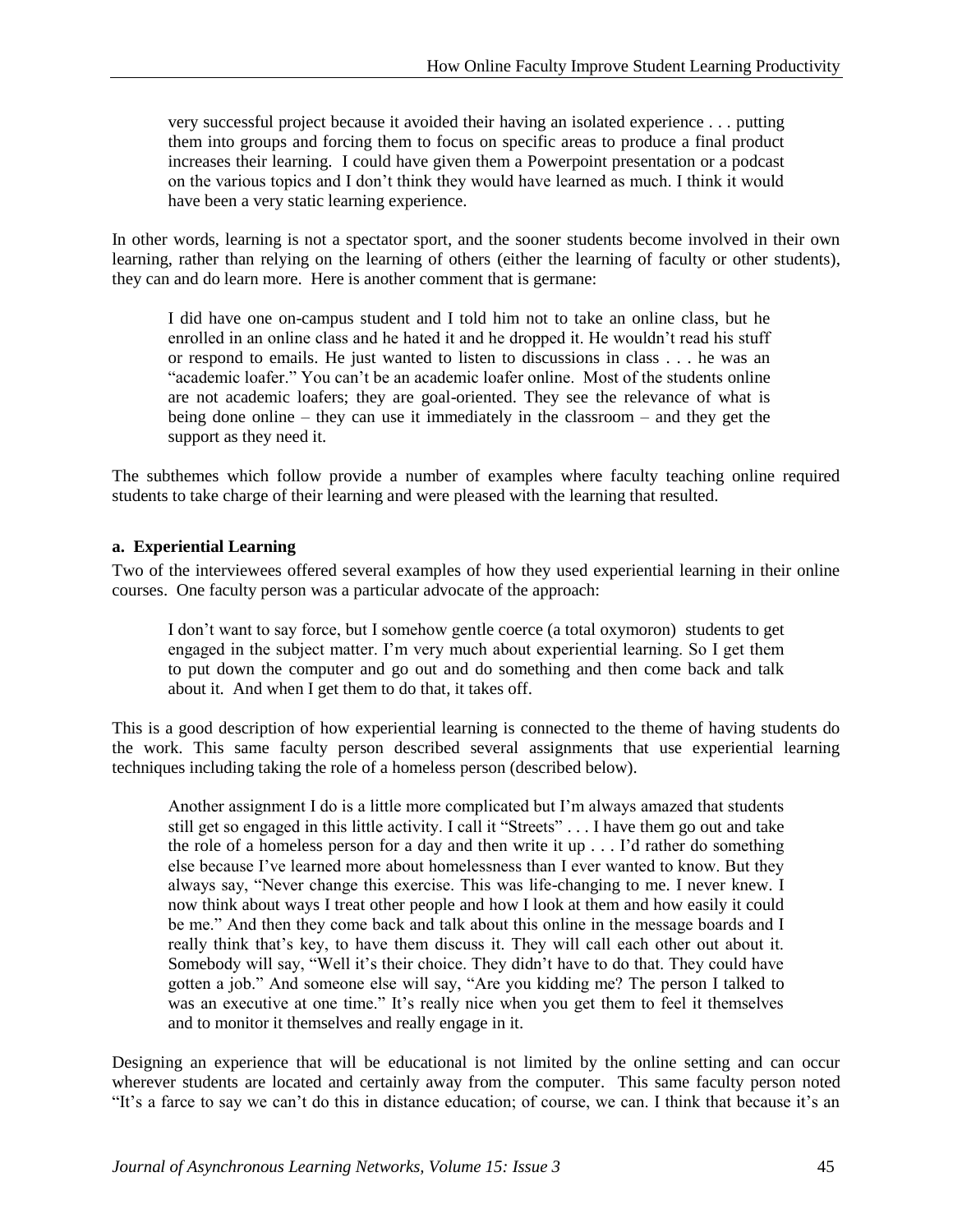environment where we have to be a little more creative in thinking of ways to have distant students engaged that it makes us better as instructors, because we can get lazy, too. Now we just have to be a little bit more inventive in how we do it." It is student engagement that is key to productive learning.

#### **b. Group Work**

Four of the interviewees specifically mentioned the importance of group work in their online courses. This was true for faculty teaching in both professional programs as well as disciplines. Group work appears to create the opportunity for students to learn from each other, much as was described in the earlier example with the Fire Chief being able to share expertise with other students in safety management classes. Group work was also required by faculty in professional fields since being able to work ably in teams is often a requirement for individuals in these fields. Group work capitalizes upon a synergy of all the participants to produce better work.

Another faculty person designed a discussion board that operated like a blog that students used to develop a learning community around their writing assignments.

[The discussion board] basically functioned as a blog for the student, with each student narrating their work so each thing they did for the class . . . That way other students then were able to respond to the blog entries and students had a running account of what they had done in the class and other students could read these too and got to see what others had done in the class and see where everybody was and learn to whom to go to for help because they could see who had already done the assignment and they had additional resources to share. Some of them found the textbooks for the class were inadequate, so they went to Barnes and Noble and bought more textbooks and they learned more from those than what I supplied and this was shared with others in the class. That really did develop . . . a real self-propelled learning community in the class. I wouldn't need to write that much and only commented outside the forum through a chat or instant messaging when they needed it. They were very resourceful in finding their own ways to learn about the material and to position themselves as knowledgeable practitioners in the community of practice.

These different types of assignments and organizing of students' efforts can be seen to emphasize the importance that students do the work, but also experience the learning with and among peers who can often help and improve the learning process or the final product or paper.

#### **c. Learning to Learn**

Five of the faculty provided examples of student learning that they felt were especially important because they taught students how to learn. For example, by describing themselves in an exercise called "Me," students learned essential sociological concepts and learned to apply them to themselves. The sociology professor described it this way:

It's their first assignment; it's small -- just two pages. All they have to do is talk about statuses, roles, and the socialization process. Who they are, where they are, what they learned and how societal influences have defined who they are. To tell you the truth, I'm bored with it. I keep wanting to do without it, but they "get" it and they get it at a very early time in the semester which lays the groundwork for the rest of the semester. They finally realize that they themselves are a social product.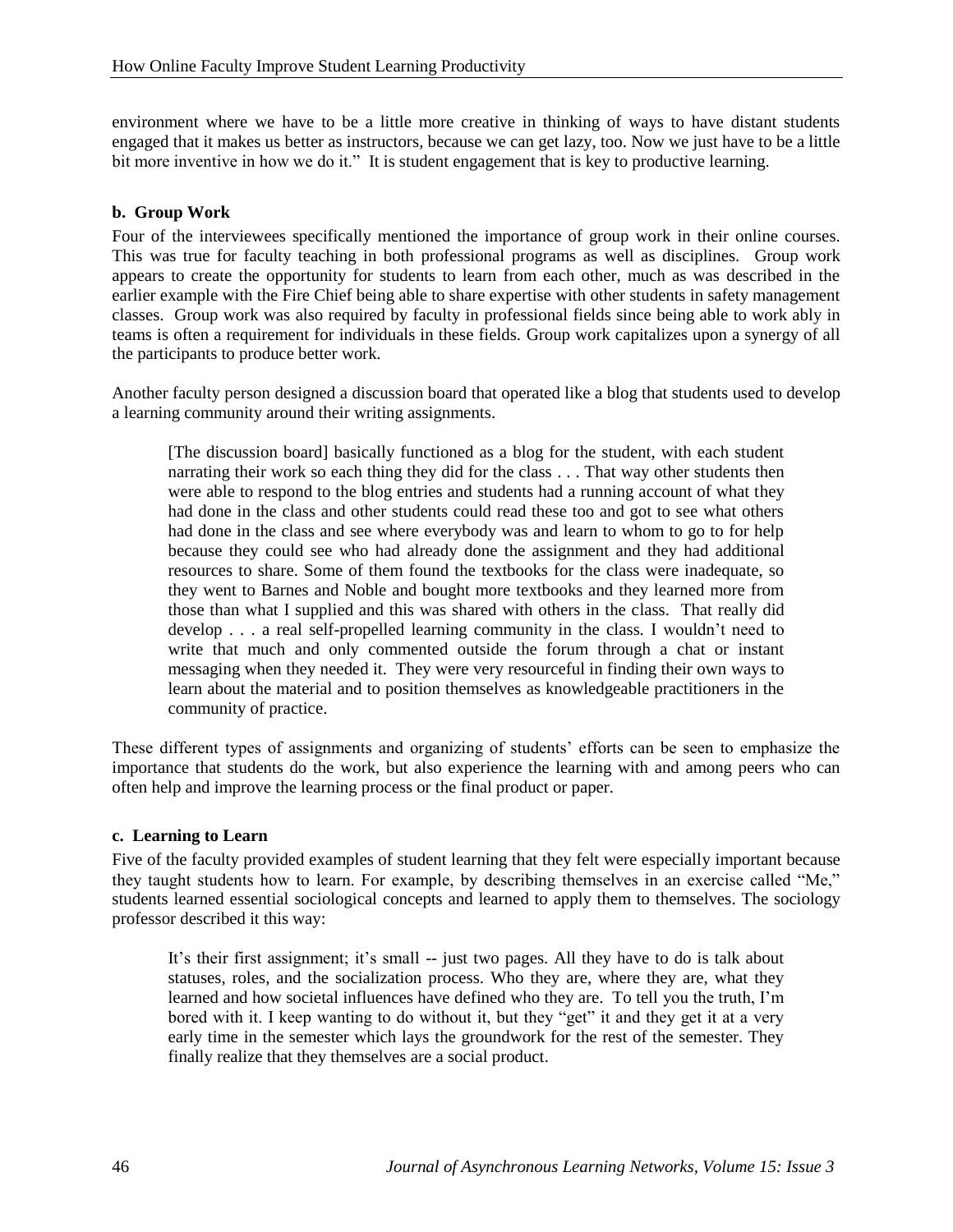There were several additional examples of having students learn how to learn. Two faculty persons used a variety of self-tests or diagnostic tools as ways for students to learn how to evaluate their own learning. A third faculty person used online tests for learning styles to help students identify their strengths and weaknesses and better understand their own, and their students, learning processes. Another faculty person insisted on not providing web links to every resource, since students need "to learn how to find the information." The point was not for the faculty to provide all of the relevant information, but for the student to learn various ways of searching, finding, and evaluating online resources. By requiring students to produce reflection papers, one faculty person felt strongly that the reflection encourages learning by focusing on what the student learned and how they learned it.

These various assignments – applying concepts to oneself, self-evaluation, learning how to find things on the web, reflecting on learning – are examples of a whole range of assignments that can be used to focus the student's attention on his or her own learning. Faculty use a variety of online tools – papers, discussions, projects, tests – as long as they are designed to focus the student on how he or she learns.

#### **d. Feedback**

Providing feedback helped students to learn by identifying errors in their thinking. The following faculty person created online quizzes that students could rewrite to correct mistakes:

One thing that I did very early . . . is to design reading quizzes using Blackboard (Blackboard calls them quizzes, but they are really guides to the reading, concepts and arguments that they should pay attention to). And the way I use those quizzes is students have to submit them by a certain deadline which is usually right after the class period that we discussed the reading . . . they submit them and they are automatically graded by Blackboard but if they miss a question they can do a rewrite. On the rewrite they need to explain why they originally thought their answer was correct and then why they now understand what the correct answer is and why it is a better answer than the one they gave originally.

This is a good example of having students identify and correct their own thinking errors through feedback. Another faculty person did something similar: "I give them two times for any test. Or two times on any short-answer quiz. And if I have time and if they turn things in early, I will give them two times on the big product they have to turn in. I do have a deadline that I don't go past for having everything in."

Several faculty also provided examples of how feedback on assignments seemed to improve students' thinking or writing. The professor who allowed rewrites of assignments that required students to identify errors in thinking felt that students

Are learning to reflect on concepts and see that they have different meanings and they have to articulate a precise meaning. They become more critical readers through the process and I think that indirectly that makes them more adept at reasoning. I've found those quizzes are a way to provide feedback to students and help them hone their critical reasoning and reading skills without being completely overwhelmed by essays every week.

#### **e. Real World**

Many of the faculty interviewed mentioned the importance of providing students with real world, jobrelated, or practical experience; this is not surprising given the number of faculty teaching in professional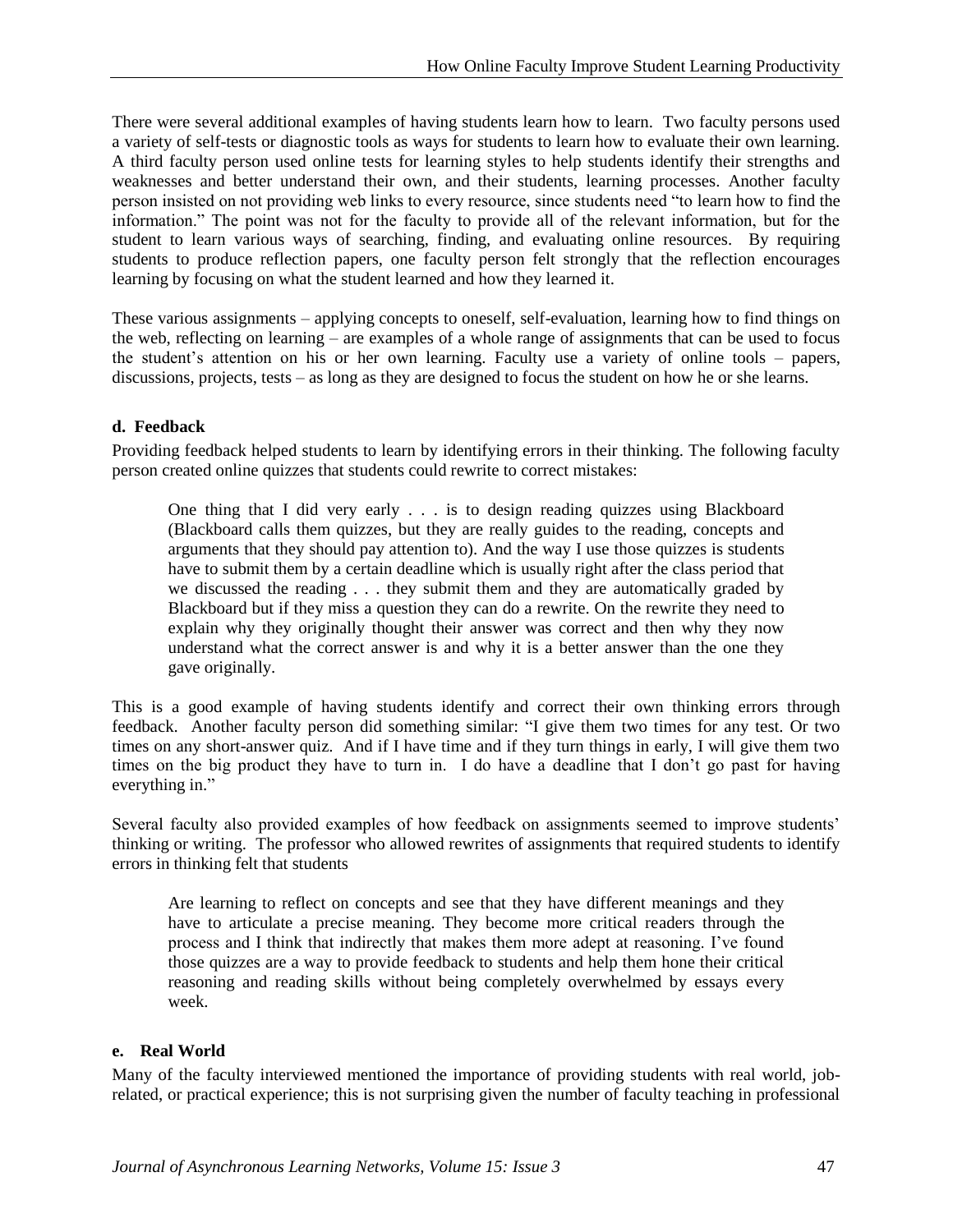programs. These experiences tend to ground learning in the course by providing three connections. First, real world examples ground course concepts to situations the student may well encounter upon graduation. Second, content or exercises may directly apply to the job the student is preparing for by providing knowledge or skills needed on the job. Third, it may help the student perform better in the job he or she is currently doing. One faculty offered this example of applying course content to the job:

I decided that the program was practically based; that includes a lot of "how to" stuff. I wanted the students to learn things that they could put into place on the job. For some that are working on the job . . . they can learn as they go. We've been able to keep our seven courses practically-based and insert the theory where needed, use group work and projects . . . they like to do a lot of projects. I give them some flexibility to apply these to their own environment.

Third, projects (undertaken often in teams, taking advantage of the effectiveness of group work) have the potential to combine theory and practice into a particularly effective learning experience. One faculty person gave an example that seemed to fit this last type of project, one which provided experiential learning (an earlier subtheme), a chance to learn skills and knowledge needed for those in the profession, and an opportunity for some deep learning of an important professional tool.

In my [real estate] appraisal class, I have my students build a regression model that can explain property tax values using multiple regression equations. I have them use SAS, a sophisticated statistics tool. I was working with real assessor data [from the county] and I had them build a model that could be used to explain property values and it was the same type of work that the assessor was doing because the original model [the county assessor] used, I built. So this was real world experience for them with live data.

One can see graduates from this course being able to not only produce property tax values, but better explain them to others which would be a useful skill in the real estate profession.

Another example of learning a professional skill within the context of an online course is from a library media course on collection development:

[The students] must do a mini collection development where they go in and look at the collection, the age of the collection, to give them an idea what a librarian sees and what needs to be discarded or ordered. They say that it never occurred to them that they would need to discard a book that says, "Some day, a man or woman will land on the moon." It's a very interesting task, and they need to look at science and technology where there's a lot of change, so when they assess the age of a collection they can see it's of 1968 vintage. And then they have to figure out whether to keep that old stuff or have one good item that is current and covers the bases and supplement it with other things.

Again, one can see that the course assignment provides preparation for a real world challenge of librarians everywhere.

#### **f. Time**

The comments relating to "time" dealt with several instructional design decisions that impacted students and faculty, and sometimes in different ways. For example, three faculty gave extensive examples of how their design choices for online courses would encourage a *routine for the student* and ultimately save time for both students and faculty. Here is one description of what was done and why: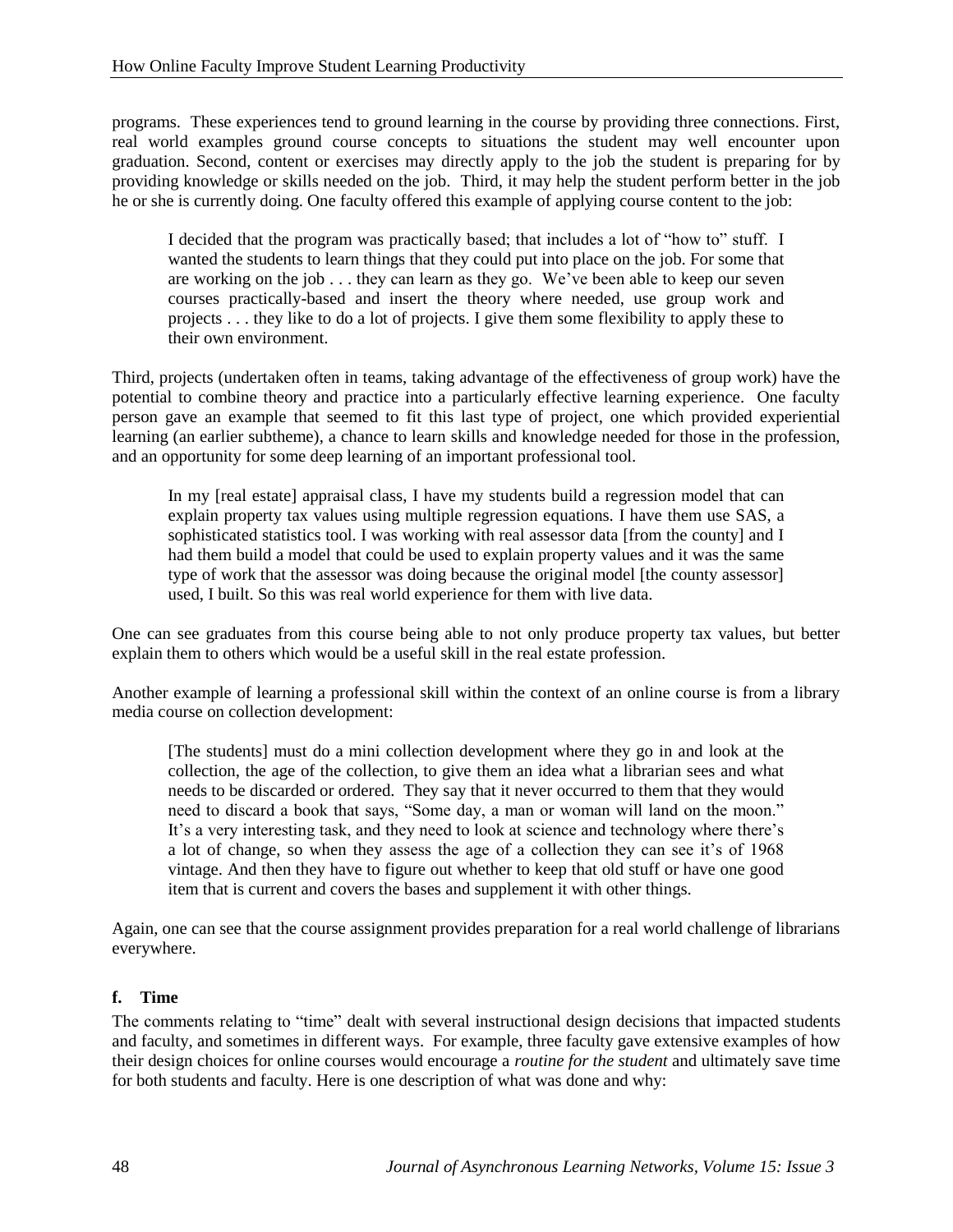I used the same template to make things routine and familiar for the students. I know that there would be some who would disagree with this. If we use good teacher behaviors, it is important that students know what to expect, they have a class routine, so I used the idea of class routine so that the classes looked similar and you'd put things in the same place. We worked on that a couple or three semesters before I was finally happy with the template that we'd use for all of our classes.

Three faculty had thought through precise procedures to *manage content and student time*. One had grouped "material into 17-day cycles (allowing an overlap of a weekend for working students to complete their assignments)," another into weekly assignments beginning and ending on Mondays (to again allow working students to do their homework over the weekend), and still another instituted 48-hour cycles so that students would receive input from the faculty person regularly. This latter example was a way to ensure that "every two days I'm knocking on [the student's] door, and that's been good." Another way to conceive of managing content and time is by making content available online all of the time. This way, being sick or missing a class is less of a problem because the class is online and *always available*.

Still another aspect of the use of time was its *variability,* or the emphasis on giving students the flexibility to learn when the student had time to do so. (While this use of the concept of time seems similar to the previous one, it emphasizes student choices on how to use time rather than faculty management of student time.) In this way, a student "chooses the best time to learn" or "uses the time available to them" as two faculty phrased this idea. And finally, one faculty person had designed her courses so that students could "go as fast as they can go," finishing before the term had concluded or waiting until the final weeks to turn all of the assignments in. Another good example of the variability of time is captured by this professor:

I think that some of our students are not ready, don't want to be there, they just ate or are tired. With online, if they have the discipline, they can do it when they want to do it, when they have the time, there's nothing on TV, things are settled down, and they say "Now I'll get my work done." The problem is when you have distractions or you *have* to be someplace at some time, you have to be attentive *at that time*. The key is you have to be personally disciplined to go do it.

One interesting comment about time – more particularly the faculty's time – had to do with different *concepts of work time* in light of students' expectations for 24 x 7 availability despite faculty's multiple obligations. For example,

Do you know that students expect us to answer emails over Christmas holidays? I need a break! You'd better think about this. Younger students live in a tweeter world and they are dealing with faculty who are stuck in an 8-to-5 five-day-a-week thought process. Are we going to change those students? I think not. Are we going to change the faculty? I think not.

The solution proposed was an email policy, explaining when faculty would respond and when they would not. Doing so would not only bridge the two parties' concept of "work time" but also modify student expectations of 24 x 7 faculty availability and reserve some personal or professional time for faculty with multiple demands on their time.

### **C. Application to Four Principles**

The second research question asked, "Are the four principles for achieving student learning productivity through online learning useful?" The first stage to answering this question involved discovering if faculty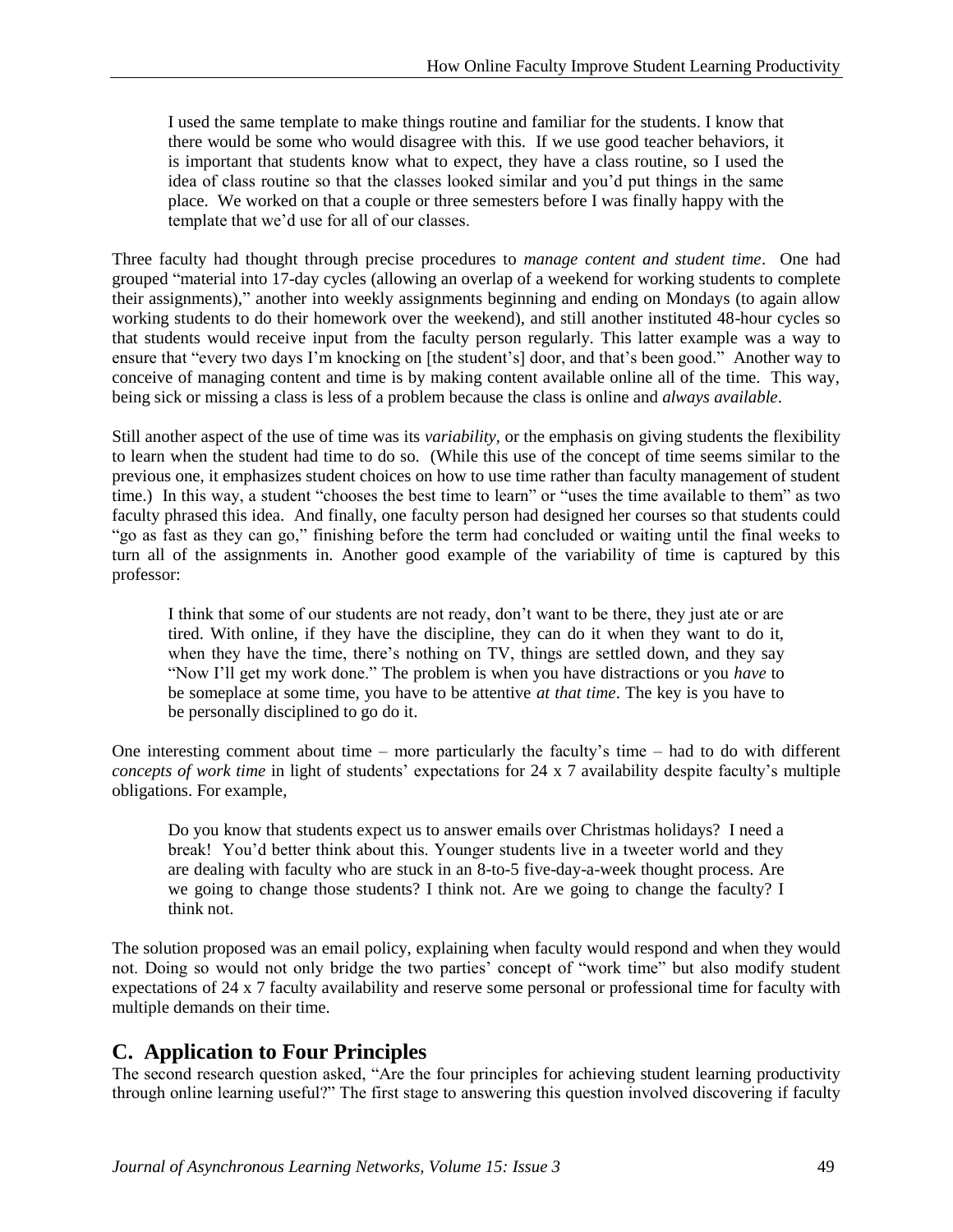were – perhaps without knowing it – implementing the four principles for improving productivity discussed in the research literature. Only four faculty were familiar with these concepts, due in part to those faculty persons' expertise in business-related fields (e.g., human resources, finance, real estate, safety management).

While the other interviewees were not familiar with these concepts, the examples they gave were easily categorized into three of the four principles. For example, all ten faculty described specific projects, learning experiences, or class designs that would – after the original course design had been completed – require less of their time on a day-to-day basis. This is the principle of *replacing higher-cost labor with technology*.

For example, one professor captured this effect with these words:

Other than your first time through [developing and teaching the course], my second, third, fourth time through I had to go in and change my dates, make sure things are ready for the new semester, check to make sure my links are working, and delete old content. But other than that, my lectures -- my involvement -- was already there. My time going to class was completed.

This insight also identifies an interesting difference between online and face-to-face teaching: the huge time investment for online courses is in developing the online course. This is how one professor captured this idea: "Other than that initial investment, I was able to save a lot of time because my lectures were done once and finished."

Three faculty used GAs or adjunct faculty to take over the day-to-day handling of student questions or teaching the course, thereby *replacing higher-cost labor with lower-cost labor*. As one faculty described this tactic,

If you have a good graduate assistant, there's no reason they can't do all of the grading of the threads, they can do a lot of work in terms of email, they can be the one to monitor the class. You can use a grad assistant in an online environment far more than you ever could in the face-to-face class because I can give the GA equal billing. I say "[Name of GA] and I are teaching this class." So yes, I think you can substitute low-cost labor for high-cost labor.

While there were no examples of replacing capital buildings with technology, five faculty made specific and strong statements of the *importance of instructional* design in the process of ensuring the online course was productive. This is one example of several such statements:

You have to look at what you want out of the class, and as you design you can put things in that are different for each class. Nobody taught us this; it's been a little trial-and-error. It would help if someone had told me.

However, this support for instructional design help should not be construed to mean that the faculty knew what instructional design involved or what instructional designers do; they seemed most interested in receiving more help putting a course online and making sure it would work well for students. They could see that it took more than manipulating the institution's course management system, but required understanding much more about how learning occurred, what different approaches existed, and what these approaches accomplished.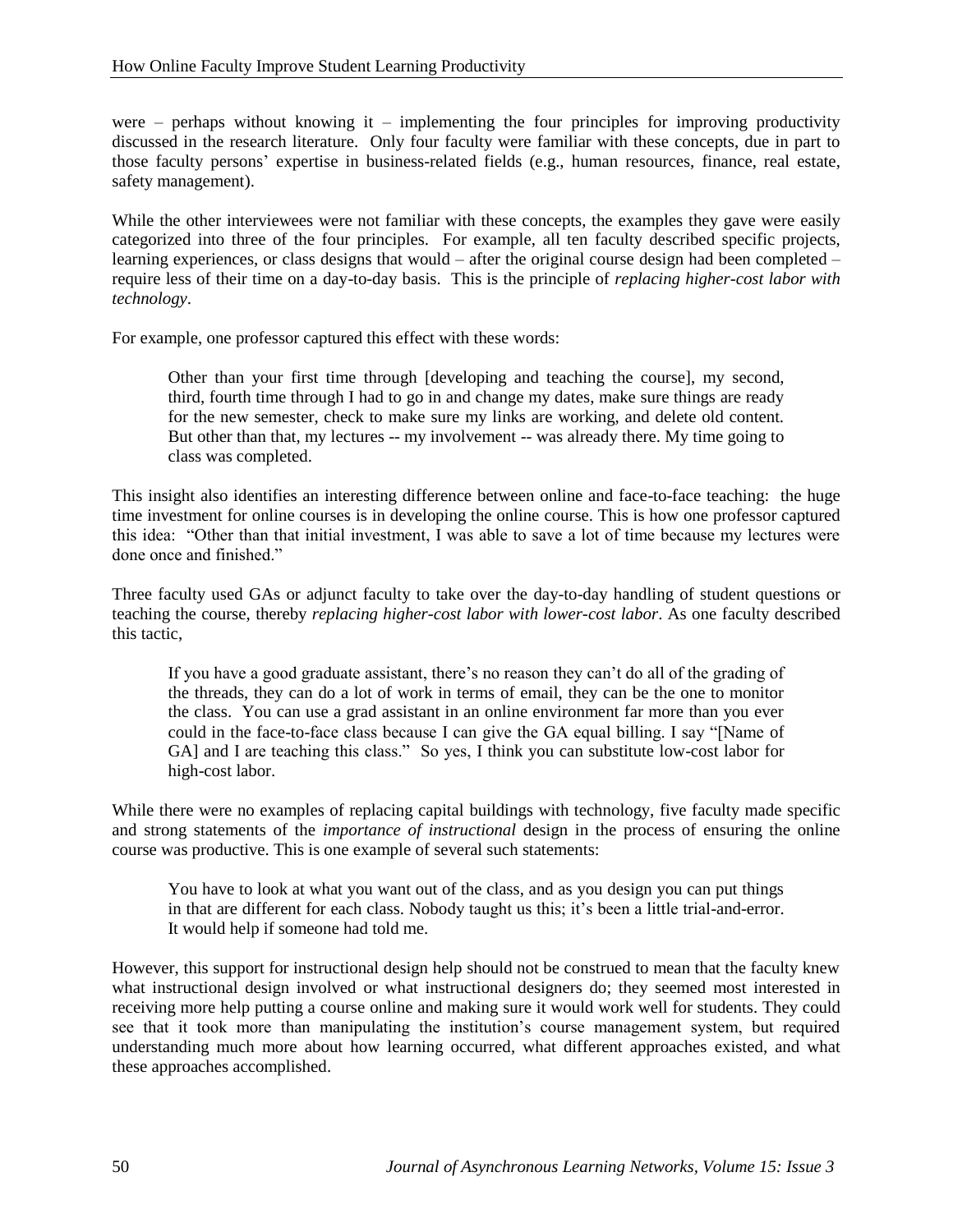The process of categorizing the interviewees' examples into the four principles seemed to work well. All examples could be classified, and the three principles the examples fell under can be influenced by faculty choices. The fourth principle – using technology to replace capital, or the need for new buildings – seems to be an institutional, not a faculty decision. Or rather, saving capital space is not a priority for faculty, but learning how to use their own time more efficiently (by replacing high-cost labor with lower-cost labor and/or technology) is a priority. Instructional design is the key to learning how to be more efficient and also improve student learning. Thus, the four principles may be a useful way of categorizing ways to improve student learning, should categorization be useful to understanding what is happening online and why it is happening as it is.

### **V. DISCUSSION**

Based on the interviews with ten experienced online faculty and the analysis of themes and subthemes presented above, we can offer five tentative insights into the faculty's ability to affect student learning productivity. First, all ten faculty had found ways to improve student learning and had seen evidence that student learning productivity had occurred. That evidence might be different for each faculty or discipline: a comment on a student's course evaluation, test results, or the quality of student products. But each faculty person felt confident they had seen improvements and some felt strongly that their innovations worked quite well for student learning. As one professor put it, "I have been pleased beyond my wildest dreams at the quality of work from students."

Second, all ten faculty had found different ways to do this: different assignments, different tools, and/or different goals. For example, all used online discussions, but they used them differently. Several used them for sharing student experiences on the job or with an assignment, and others used them for discussions of readings, topics, or current events. Still another used them as blogs for students to share their growing understanding of a topic and to share their work products with other students. Another found online discussions worked well for encouraging a testing of ideas or opinions, where students challenged each other or delved deeper into an issue. What is important to understand is that one tool – online discussions – morphed with different goals or assignments. One tool could and was used in a number of ways and for a number of aims. Perhaps learning how to use a tool, as simple as online discussion or as complex as a wiki, in various ways to support different learning outcomes is what faculty need most.

Third, the faculty had, usually without any familiarity with the seven principles of good practice [10, 11], had developed pedagogical approaches that stressed communication between and among faculty and students, engagement of students in their own learning, experiential learning and group work, timely feedback and the management of time, and effective organization of learning. Prepared for the faculty role by earning a doctorate in their discipline or content area, these faculty had developed these effective pedagogical approaches by several means, such as professional development workshops on campus, more experienced colleagues who can share what they have learned, or the eureka of inspired insight. They were also deeply committed to improving their online courses as they learned more about how students learn and learn online.

Fourth, all ten faculty were positive with their experiences online and supportive of online learning. Some preferred the online setting over face-to-face classes and felt online learning was actually better than more traditional forms. As one faculty person stated, "I'm one of those individuals that is 1000% convinced that students can have the same learning experience online that they can have in the face-to-face classroom, if it is designed correctly." Others continued to teach online and face-to-face, so could assess each form for its ability to achieve their educational aims for students. The philosophy professor was particularly impressed by teaching online because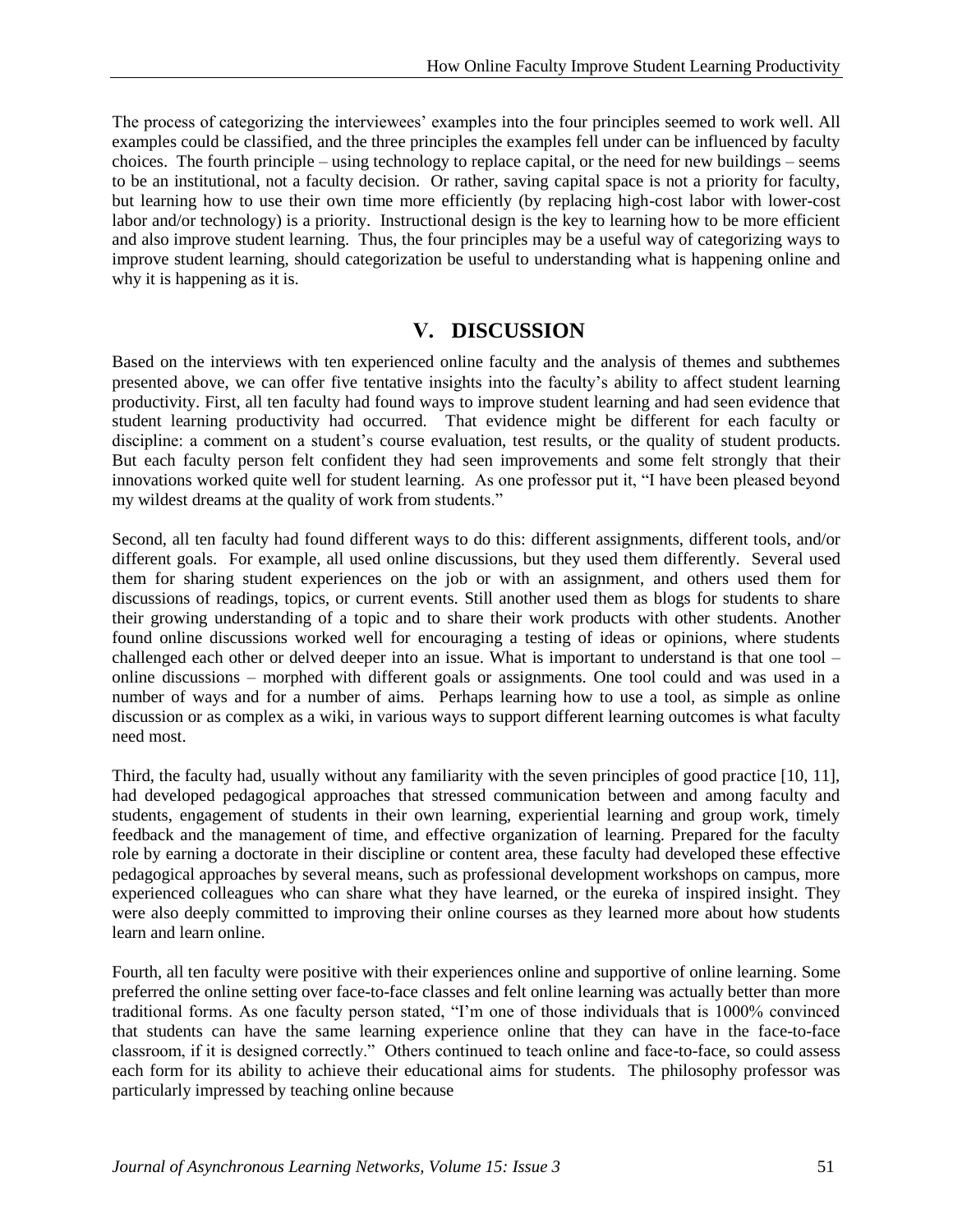What is valuable about teaching online and what is valuable about it as a medium for teaching philosophy [is] the online environment is very effective at focusing on the world of ideas. We're looking at thoughts expressed in text on a screen, which is great. The face-to-face classroom has distractions. I don't want to say [online courses are] a natural environment for philosophy. But it is a way to focus on ideas and reflecting on ideas.

This is a powerful insight into the medium of online learning and its potential for improving student thinking and appreciation for ideas.

Fifth, at least three of the four principles appear to be a valid way to group tactics that faculty are using to improve student learning productivity. Faculty may not develop tactics that intentionally address these issues or use the terms proposed in the four principles, but they are finding ways to improve productivity that generally replace higher-cost resources with lower-cost resources (be they staff or technologies) and they value instructional design to make sure the attempt to improve productivity also improves learning. Future studies may need to continue to evaluate these principles to see if they continue to be useful in the analysis of student learning productivity.

Lastly, there is a widespread belief that faculty are a barrier to improving the productivity of higher education. And yet no one, to our knowledge, has asked faculty what they do to help higher education institutions and students use financial and personal resources more wisely. This research challenges those perceptions that faculty are barriers to change with many practical examples of faculty who teach online serving as willing partners to ensuring, increasing, and improving student learning. The faculty in this sample are actively exploring and using online learning to improve student learning productivity, getting students to learn more through thoughtful design of online courses and using existing institutional resources in creative ways to do so. Based on these interviews, we believe experienced online faculty have much to contribute to the discussion of student learning productivity. Perhaps more importantly, their stories and examples may influence some faculty – who prefer to learn from other faculty -- to experiment with online learning. Faculty are often the best advocates for innovations with the skeptics who may demand more than statements of support, but who want proof and practical examples. We hope the examples described by our faculty stimulate further experimentation among faculty teaching online and lure some faculty into exploring with these tools.

### **VI. ACKNOWLEDGEMENT**

This research was funded by a Faculty Research Grant from the University of Memphis.

# **VII. ABOUT THE AUTHORS**

**Dr. Katrina Meyer** is currently associate professor of higher and adult education at The University of Memphis specializing in online learning and higher education. She is the author of Lessons Learned from Virtual Universities, a 2009 publication in the *New Directions in Higher Education* series, and *Cost-Efficiencies of Online Learning*, a 2006 publication of the ASHE Higher Education Report Series. For over three years, she was Director of Distance Learning and Technology for the University and Community College System of Nevada. Prior to this, she served over 8 years as Associate Director of Academic Affairs for the Higher Education Coordinating Board in the state of Washington and was responsible for technology planning and policy related to online learning.

**Dr. Larry McNeal** is chair of the department of leadership at The University of Memphis specializing in instructional leadership and organizational change in public education with an interest in instructional technology and student learning. He is co-author of a 2010 publication in the National Forum of Applied